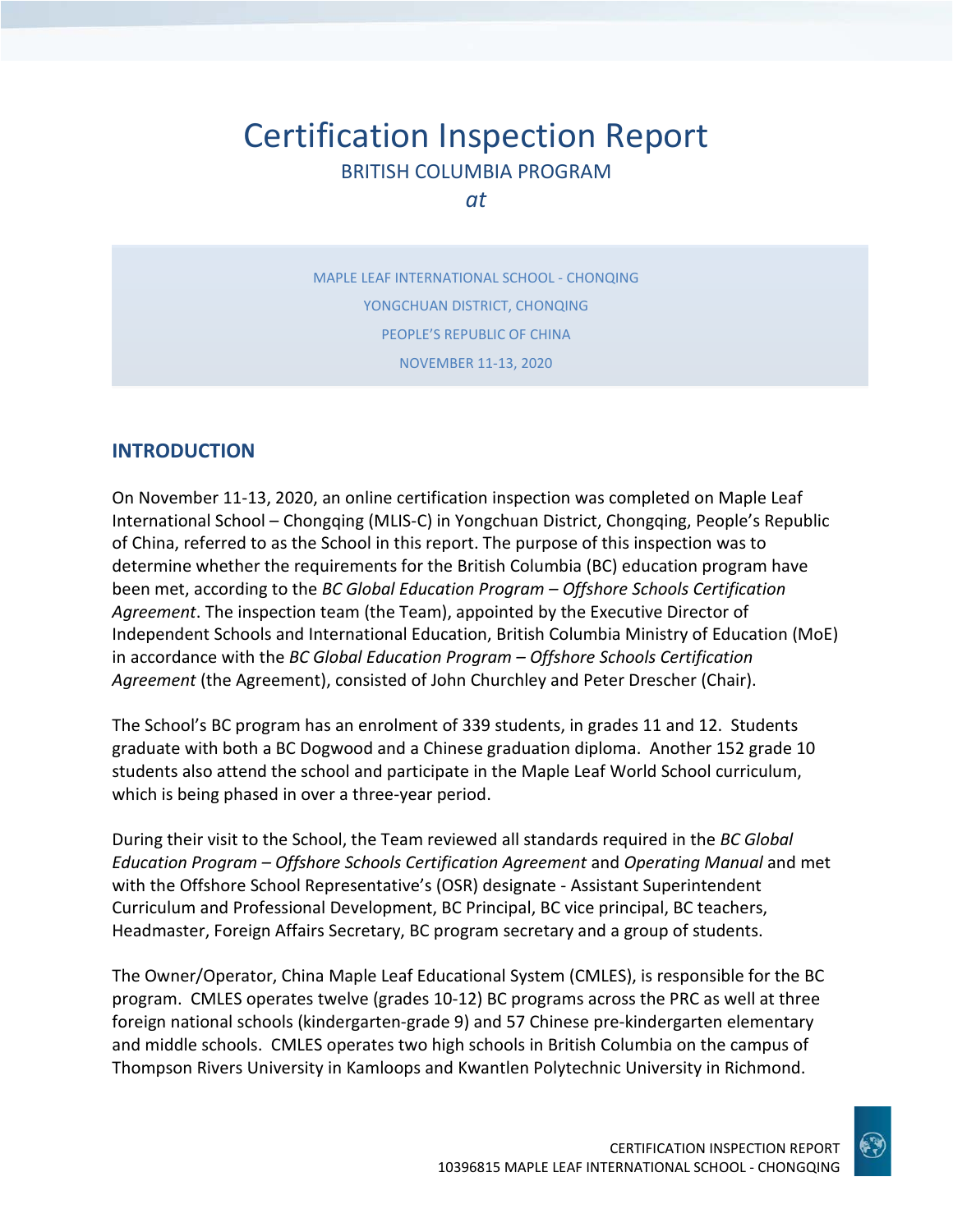Additional schools have been opened on Ontario and Australia. More than 8000 students are enrolled in BC programs operated by CMLES.

The China Maple Leaf Education System's educational philosophy is based on the premise that every child has a strong desire to learn and to develop an understanding of their world. They seek to offer students a supportive educational community which blends the innovative and inquiry-based western educational model with the culturally rich and disciplined traditional Chinese educational model to enable students to meet the challenges of living and working in an internationally diverse society.

In keeping with the overall mission of China Maple Leaf Education Systems and the foundational premises of the in BC curriculum, MLIS-C has the following vision, mission and beliefs statement:

### *Vision*

*Provide a high quality supportive educational experience with a global focus for all learners*

### *Mission*

*To equip students with the skills to excel in a global environment by bridging perspectives of Eastern and Western education.*

### *Beliefs*

*Respect, Honesty, Competence, Discipline, Responsibility, Global Awareness, Innovative Thinking, Reflection*

The School has had its challenges finding its way back to some degree of normalcy as a result of the coronavirus pandemic. By the end of September, ten teachers out of a staff of twenty-four had arrived on campus with the remainder teaching virtually. At the time of the inspection, six teachers were still teaching virtually as they awaited the granting of appropriate visas to allow their return to China. The Principal had arrived just days prior to the inspection and the vice principal arrived at the end of September,

The Team would like to thank Maple Leaf International School - Chongqing for its cooperation and preparedness for the inspection visit.

| The School has satisfactorily addressed requirements contained in the previous inspection<br>report.                                         |                                     |                               |                          |
|----------------------------------------------------------------------------------------------------------------------------------------------|-------------------------------------|-------------------------------|--------------------------|
| $\boxtimes$ Requirement<br>Met                                                                                                               | $\Box$ Requirement<br>Partially Met | $\Box$ Requirement<br>Not Met | $\Box$ Not<br>Applicable |
| Comment:<br>There were three requirements contained in the previous inspection report. These were<br>satisfactorily addressed by the School. |                                     |                               |                          |

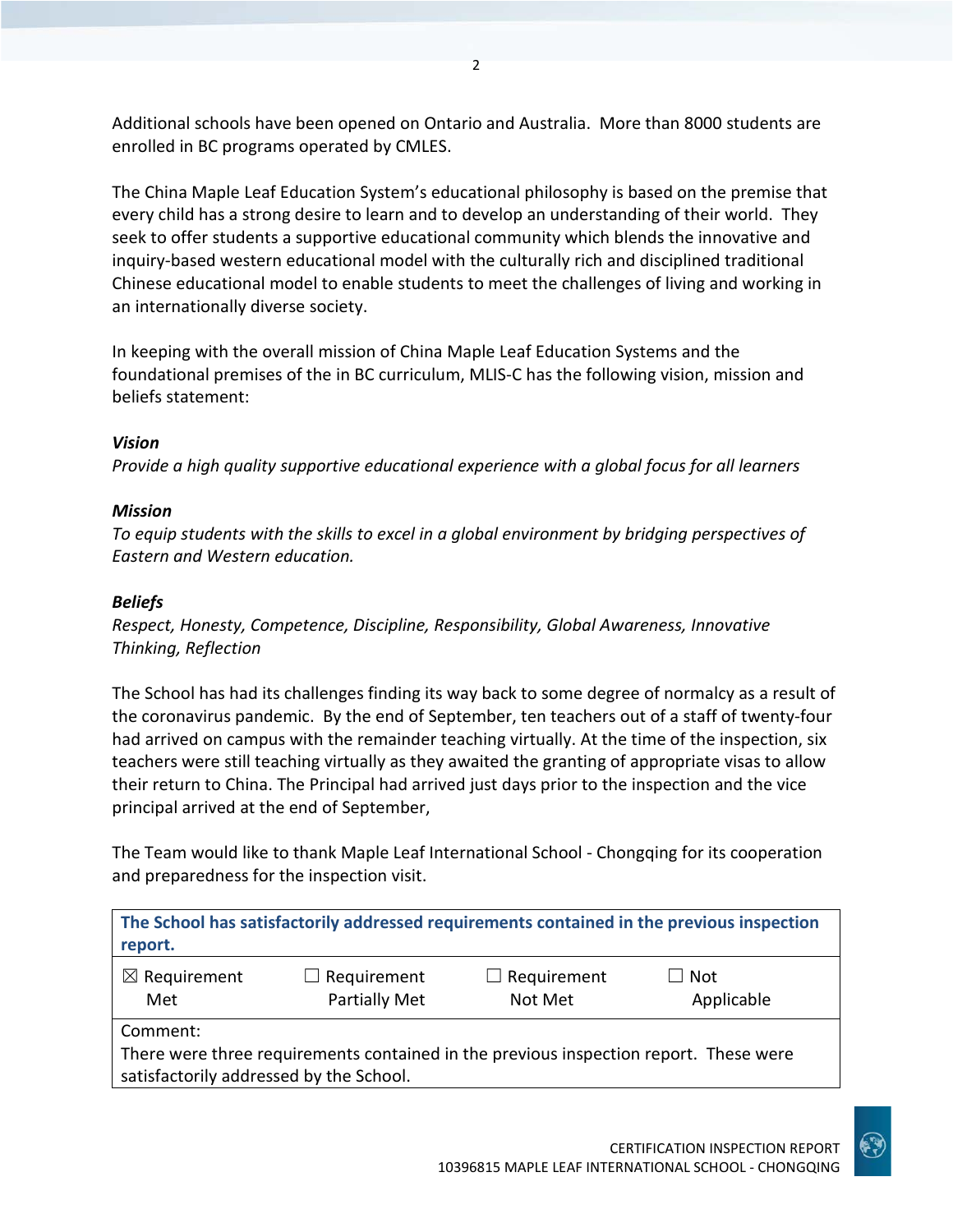#### **BUSINESS PLAN 1.0**

**The Owner/Operator has submitted a business plan to the BC Ministry of Education, confirming the sustainability of the program.**

| $\boxtimes$ Requirement | $\Box$ Requirement | $\Box$ Requirement |
|-------------------------|--------------------|--------------------|
| Met                     | Partially Met      | Not Met            |

Comment:

The Team reviewed the business plan filed by the Owner/Operator and confirms that there is a sustainable plan to ensure the future growth of a quality program. The facility has considerable room for enrolment growth and there is confidence that enrolment will grow in the coming years. Approximately 65% of the grade 10 intake into MLIS-C is from the nearby K-9 Maple Leaf Chinese school. Students attending this school receive seven hours per week of English language instruction beginning in grade 1 from bilingual Chinese and international English teachers. The program has undergone a curriculum revision in recent years. The impact of this initiative is now beginning to be realized as an increasing number of students with stronger English language skills are being admitted to the BC program. The School's new principal plans to be very active in the School's comprehensive plan for student recruitment for the coming school year.

The School is transitioning from the BC program to the CMLES branded World School curriculum accredited by the COGNIA organization. This transition now incorporates grade 10, with grade 11 following next year and grade 12 the year after.

### SCHOOL GOALS

The new administration consulted with returning staff during the summer months to determine the School's priorities for the 2020/21 school year. They are as follows:

*1) MLIS Chongqing will continue to improve the working environment so that teachers feel supported, able to grow, and part of a community that looks after each other's well-being. This can be accomplished through teacher social initiatives (various clubs, sports events, and social gatherings), providing teachers and students the opportunity to embed in their lessons what they are passionate about, and by ensuring that support is provided from all, including colleagues, middle level leadership, and senior level leadership.* 

*2) MLIS Chongqing strives to embed in our students a sense of social responsibility. We believe that improvements can be made in the CMLES systems level goal of blending the best of the east and west, and that our students can further grow by embodying the traditional values of the east and west, including social awareness and responsibility as well as reflecting on their roles as global citizens.*

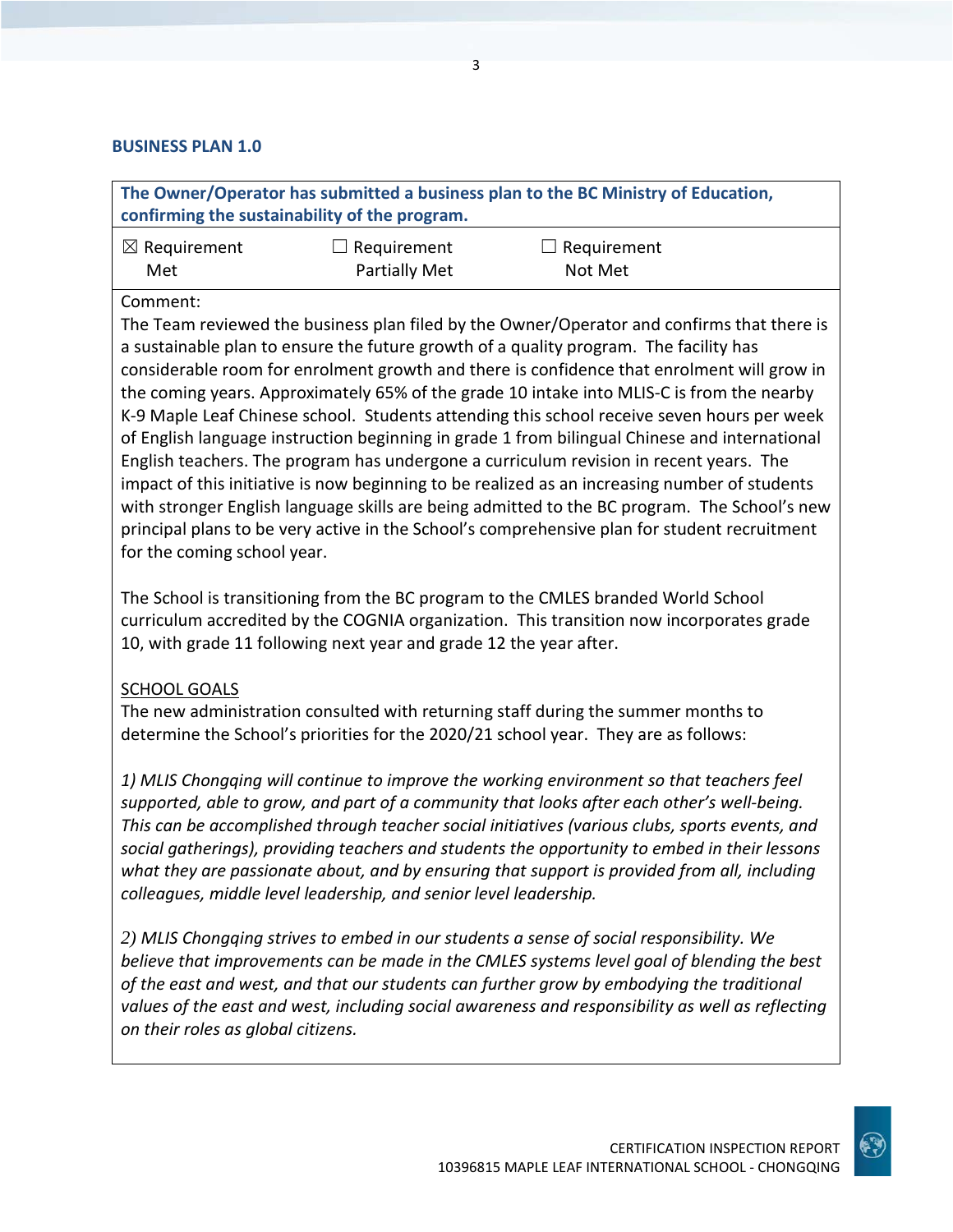The School's vision, mission and beliefs have also been recast, following discussions with teachers, the School's headmaster, and ESL director, while giving consideration to the CMLES mission for its schools and the foundational tenets of the BC curriculum.

### **GRADUATES**

The School's graduation rate has exceeded the average for all BC offshore schools as well as the average for public and independent schools located in British Columbia. The School has a very high success rate in helping students gain acceptance in post-secondary schools in Canada and around the world. Twenty-three percent of MLIS-C graduates from last year have enrolled in post-secondary institutions in Canada (4% in B.C.), 61% registered in other countries (primarily Australia and the United Kingdom), 13% remained in China and 4% did not transition to post-secondary.

Four Chinese staff located in the School's Graduation Centre assist students with postsecondary options and university applications. A part-time (.5 FTE) academic advisor ensures that students have the appropriate credits for graduation and assist with applications. Teachers of Career Life Connections support students in researching post-secondary options.

Commendation:

The School is to be commended for its very high graduation rate and for its very comprehensive support program to help students in researching post-secondary opportunities, making informed decisions, and engaging in the application process. In particular, academic advisors, Career Life Connections teachers, and the Chinese staff in the School's Graduation Centre are to be commended for their efforts.

# **INSPECTION CATALOGUE 2.0**

| 2.02 The Owner/Operator meets all requirements as set forth in the BC Global Education<br>Program Offshore Schools Certification Agreement (the Agreement). |                                                                             |  |  |
|-------------------------------------------------------------------------------------------------------------------------------------------------------------|-----------------------------------------------------------------------------|--|--|
| $\boxtimes$ Requirement<br>Met                                                                                                                              | $\Box$ Requirement<br>$\Box$ Requirement<br><b>Partially Met</b><br>Not Met |  |  |
|                                                                                                                                                             |                                                                             |  |  |

### Comment:

The Team confirmed that the Owner/Operator, Dr. Sherman Jen, founder and chairman of China Maple Leaf Education Systems, meets all the requirements as set forth in the Certification Agreement. CMLES is a publicly traded corporation which operates more than 50 Chinese preschools, elementary and middle schools, three foreign national schools (English) and sixteen high schools (English) in China, Canada and Australia.

China Maple Leaf Educational Systems vision and direction is articulated in a detailed fiveyear systems growth plan.

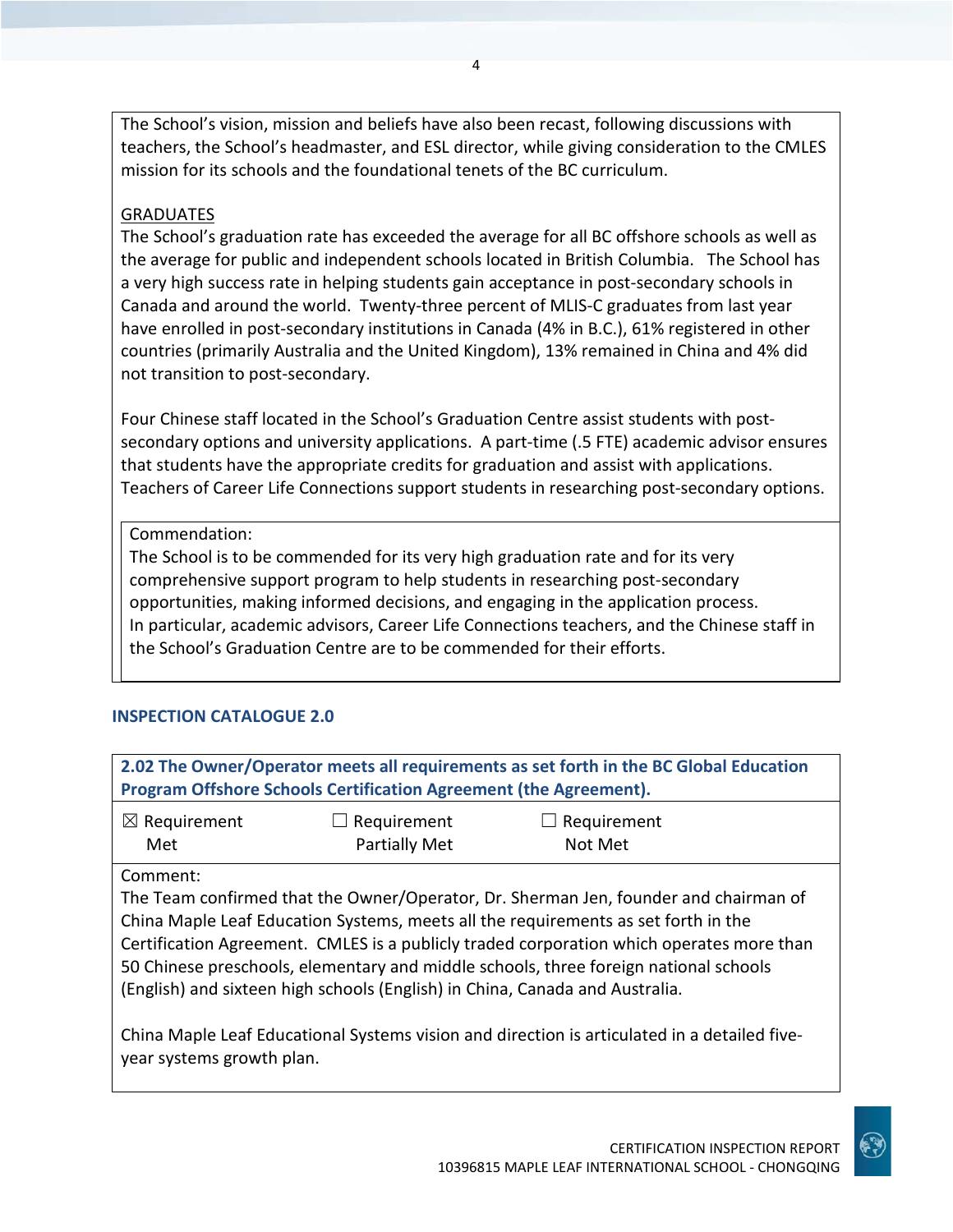**2.03 The Owner/Operator has written approval from the appropriate government entity to operate the offshore school, as outlined in section 5.03 of the Agreement.**

| $\boxtimes$ Requirement | $\Box$ Requirement   |  |
|-------------------------|----------------------|--|
| Met                     | <b>Partially Met</b> |  |

 $\Box$  Requirement Not Met

Comment:

MLIS-C has written approval from the Chongqing Yongchun District Education Committee dated September 25, 2018. There is no apparent expiry date.

**2.04-2.05 The School meets local building, safety and cafeteria codes and regulations. The facilities are deemed to be suitable to support the BC program.**

| $\boxtimes$ Requirement | $\Box$ Requirement   | $\Box$ Requirement |
|-------------------------|----------------------|--------------------|
| Met                     | <b>Partially Met</b> | Not Met            |

Comment:

The School campus comprises a main teaching building, multi-purpose building housing offices, meeting rooms and an auditorium, cafeteria building, two student dormitories, a gymnasium complex, and outdoor sports fields.

The Team reviewed local building, safety and cafeteria codes and permits. The Team confirms that local requirements are being met.

The Team verified that emergency drills are conducted as required. The School has welldetailed policies to respond to emergency situations. CMLES has provided a system-wide policy that supports students and teachers in the event of temporary or permanent closure to any one of the system's BC programs. The Team confirms that additional plans were reviewed by the CMLES superintendent representing the Offshore School Representative for accuracy and functionality.

Health and safety protocols have been implemented due to the COVID-19 pandemic and have been incorporated into the School's emergency plans.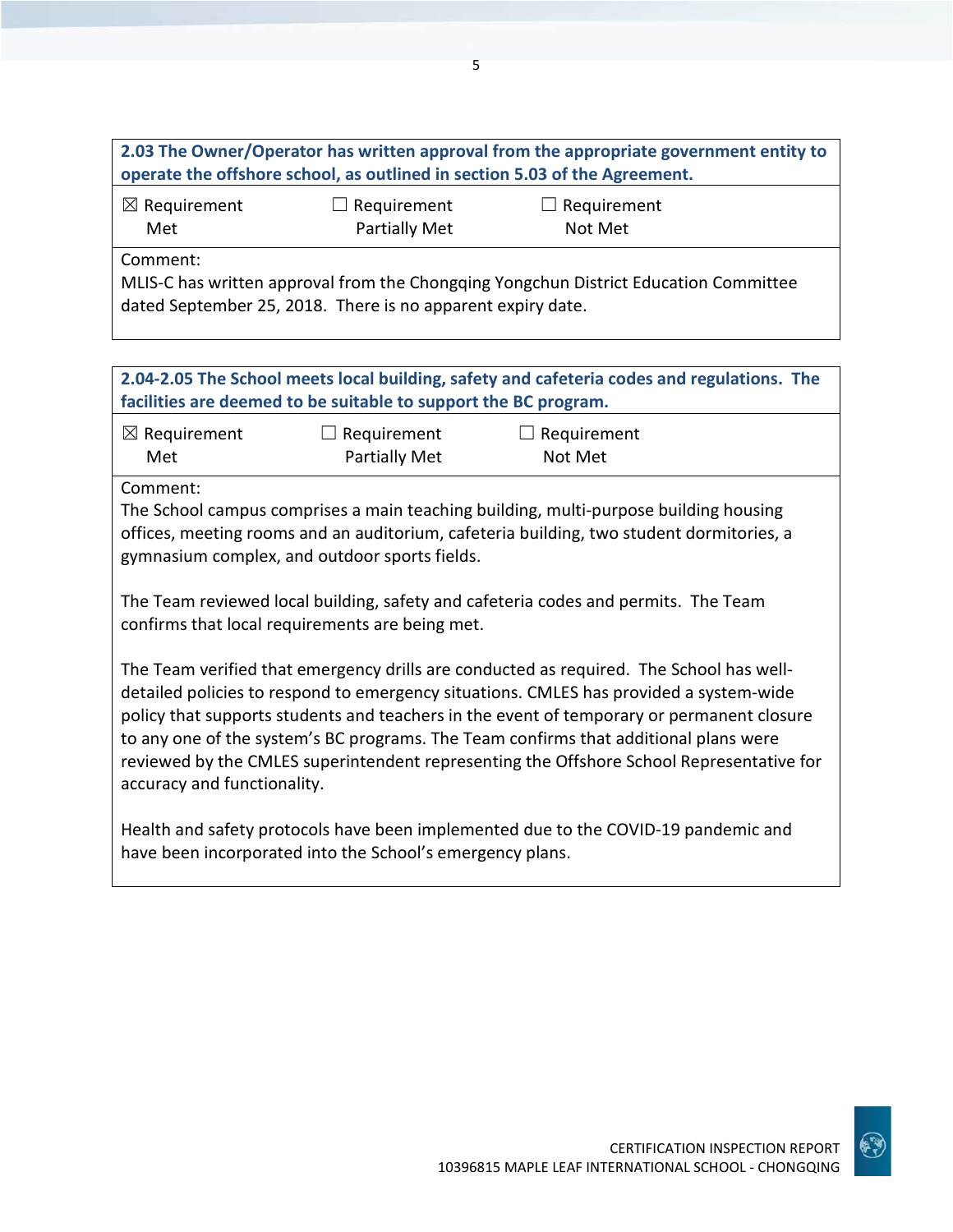**2.06 Offshore School Representative (OSR) - The Owner/Operator must appoint an individual to act as offshore school representative. This individual must be confirmed by the province and must meet all of the requirements set out in section 14 of the Agreement.**

| $\boxtimes$ Requirement | $\Box$ Requirement   | $\Box$ Requirement |
|-------------------------|----------------------|--------------------|
| Met                     | <b>Partially Met</b> | Not Met            |

Comment:

The Offshore School Representative (OSR) is an experienced education administrator with more than 20 years of experience as teacher and principal in public and independent schools in British Columbia and almost 10 years' experience as independent school inspector. He has acted as OSR for Maple Leaf for many years.

The Team notes that due to the size of the CMLES organization and its multiple school campuses, many OSR duties such as teacher recruitment and regular contact with schools have been delegated to other individuals (superintendent and assistant superintendent) or departments (Human Resources) to carry out.

The Team is aware that the OSR acts as the Superintendent for ML Global Educational Systems as well as serving on the CMLES Board of Directors as Executive Director. The Team notes that CMLES and the BC Ministry of Education have come to an agreement around potential conflicts of interest that may emerge from the OSR's dual role within the CMLES organization.

The OSR is supported by a Dalian, China-based BC program superintendent and assistant superintendent, both of whom have extensive experience as educators and administrators in British Columbia. The assistant superintendent has regular and frequent communication with the principals around leadership, curriculum and instructional matters and visits her schools at least two times per year. With the help of her team of system coordinators she provides support for curriculum implementation and professional development across all of the Maple Leaf International Schools.

The assistant superintendent was present at the School during the visit and was most helpful to the Team and to the school administration who are both new to their positions.

| 2.07 The Principal meets the requirements as outlined in section 2.07 of the inspection<br>catalogue for offshore schools. |  |  |  |
|----------------------------------------------------------------------------------------------------------------------------|--|--|--|
| $\boxtimes$ Requirement<br>$\Box$ Requirement<br>$\Box$ Requirement<br>Partially Met<br>Not Met<br>Met                     |  |  |  |
| Comment:                                                                                                                   |  |  |  |
| This is the Principal's first year at MLIS-C and his first year as an administrator in a BC                                |  |  |  |

program. He has had a variety of international experiences having served as a Headmaster at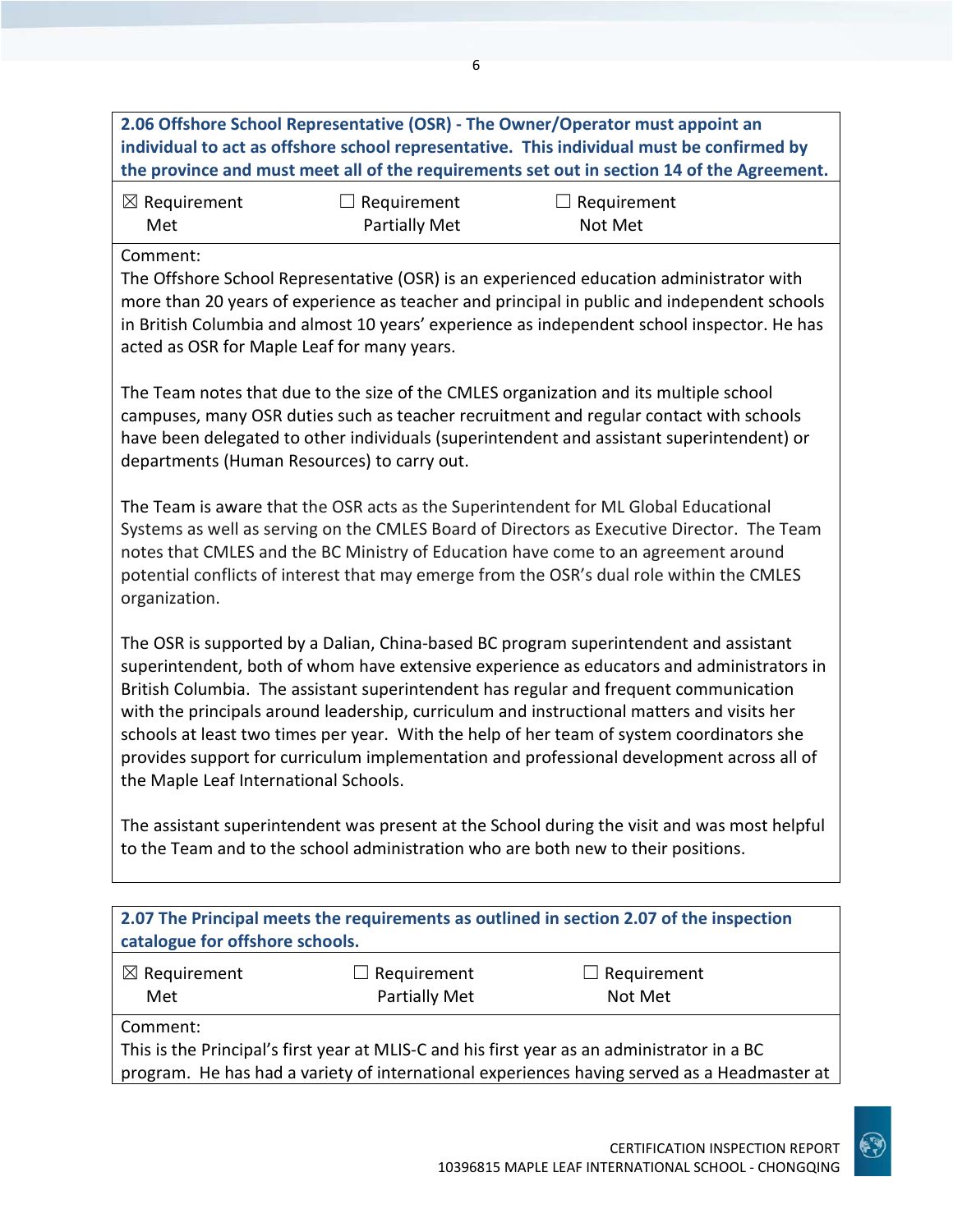a British school in Sofia, Bulgaria, Director at Oxford International School in Bishkek, Kyrgyzstan, IB Coordinator at Chengdu Meishi International School, PRC, and principal of United World International School in Bishkek, Kyrgyzstan. He has a Master of Arts in Educational Leadership and Management from Royal Roads University in British Columbia. He has a letter of exemption from the BC Ministry of Education.

The Principal is a proponent of distributed leadership, empowering his vice principal and department heads to take key leadership roles in curriculum implementation, assessment, and professional development. He values the importance of relationship building as a foundational premise upon which to build a collaborative professional work culture.

The Principal had arrived just a few days prior to the inspection having experienced delays in obtaining the necessary work permit to enter China and then having to quarantine for two weeks.

The Principal is supported by a very capable vice principal who has experience with the BC curriculum having taught in Surrey, BC and several offshore schools in China. She is very knowledgeable about the BC curriculum and has demonstrated leadership in its implementation at the School and in previous positions. This is also her first year at the School.

# Commendation:

The School's new administration is to be commended for their efforts to build a positive learning climate for both students and staff, taking a methodical approach to determining the School's needs, engaging staff in a focus on growth, change, and improvement, and providing leadership in curriculum implementation and assessment practises.

| 2.08 The School meets the administrative support requirements as outlined in section 2.08<br>of the inspection catalogue for offshore schools. |                      |                    |
|------------------------------------------------------------------------------------------------------------------------------------------------|----------------------|--------------------|
| $\boxtimes$ Requirement                                                                                                                        | $\Box$ Requirement   | $\Box$ Requirement |
| Met                                                                                                                                            | <b>Partially Met</b> | Not Met            |
| Comment:                                                                                                                                       |                      |                    |

The School has a large administrative support team comprising of an office manager, BC secretary, Foreign Affairs secretary, Human Resources secretary, an Admissions Office, Finance Department, IT and General Affairs Department, and a Graduation Centre which provides advice and support on post-secondary admissions. The School is also supported by the Dalian-based Superintendent's office with administrative, financial and curricular development assistance.

There have been significant technology improvements in the past year. Bandwidth exceeds the requirements outlined in Schedule "F" of the Certification Agreement. CMLES was highly

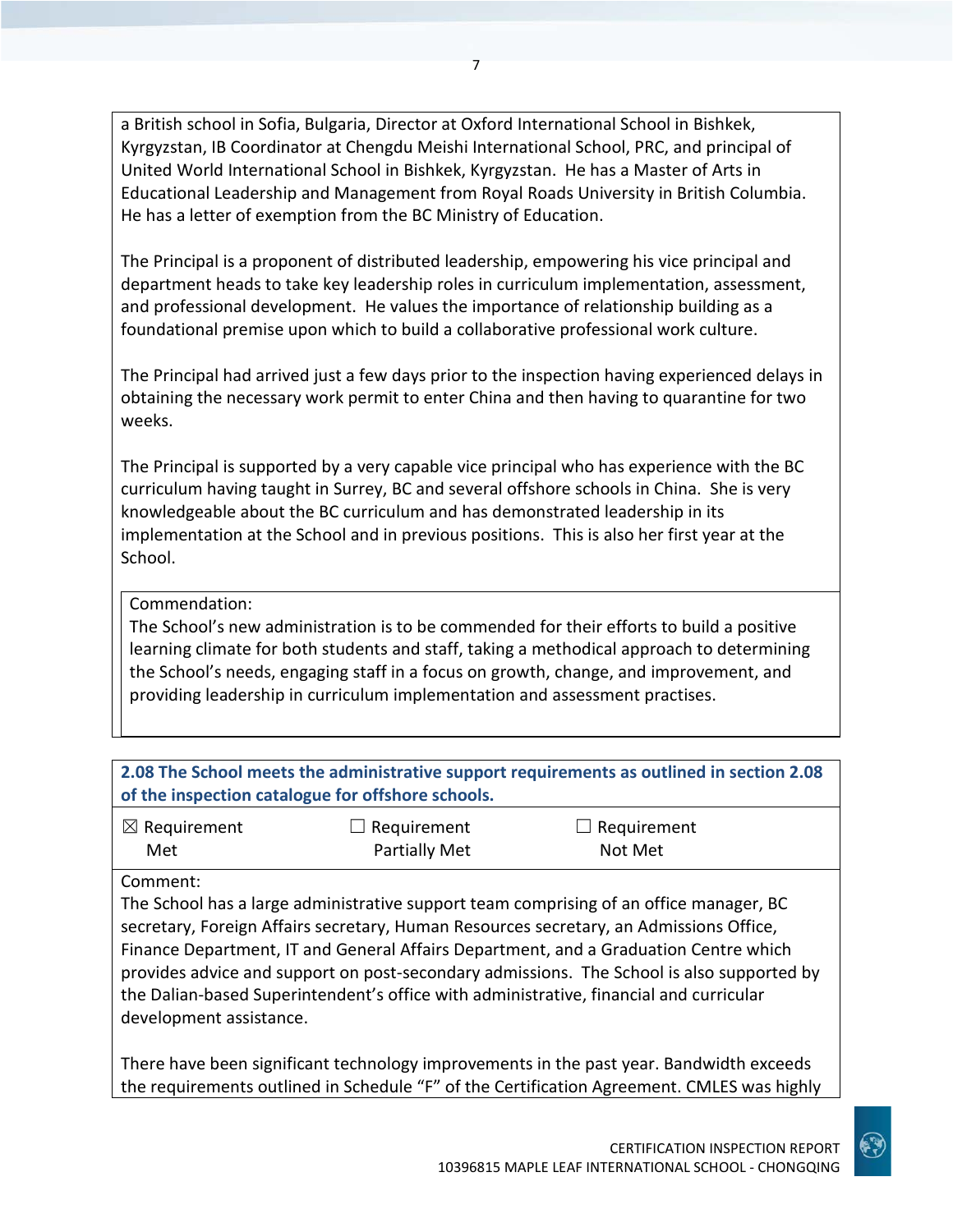responsive in improving technology infrastructure and investing in Microsoft 365 and the Canvas online learning platform. Staff and students report that connectivity is significantly improved but can sometimes be challenging when significantly large numbers of users are live streaming at the same time.

### Commendation:

The administrative support team are commended for their dedication and commitment to providing quality service to the BC program and responding to the needs of program staff and students.

# **2.09 The School meets the Student Record requirements as outlined in section 2.09 of the Inspection Catalogue for offshore schools.**

| $\boxtimes$ Requirement | $\Box$ Requirement   | $\Box$ Requirement |  |
|-------------------------|----------------------|--------------------|--|
| Met                     | <b>Partially Met</b> | Not Met            |  |
|                         |                      |                    |  |

Comment:

The Team reviewed a sampling of student records. They contained all required elements. Medical alerts were duly noted on PSRs and consent forms had been updated for the 2020/21 school year.

# **2.10-2.18 The School meets the teacher certification requirements as outlined in sections 2.10-2.18 of the inspection catalogue for offshore schools.**

| $\boxtimes$ Requirement | $\Box$ Requirement   | $\Box$ Requirement |
|-------------------------|----------------------|--------------------|
| Met                     | <b>Partially Met</b> | Not Met            |

Comment:

The Team confirms that twenty out of twenty-five authorized persons under the Agreement possess valid and current certification under the Ministry of Education. Five teachers are still awaiting certification and have letters of exemption on file. At the time of the inspection, ten staff had appropriate work visas, four were teaching remotely as they await approval to reenter the country, and one was close to concluding his quarantine. The pandemic has resulted in procedural changes in obtaining the necessary work permits causing delays. The issuance of work permits has returned to normalcy in recent weeks and the School's Foreign Affairs Secretary is working to ensure that all staff have the appropriate work and residency permit in short order. The process has been taking approximately six weeks upon entering the country, when it normally takes two weeks. The local government authority has granted a "notification of work permit" for staff to begin teaching pending issuance of the actual work permit.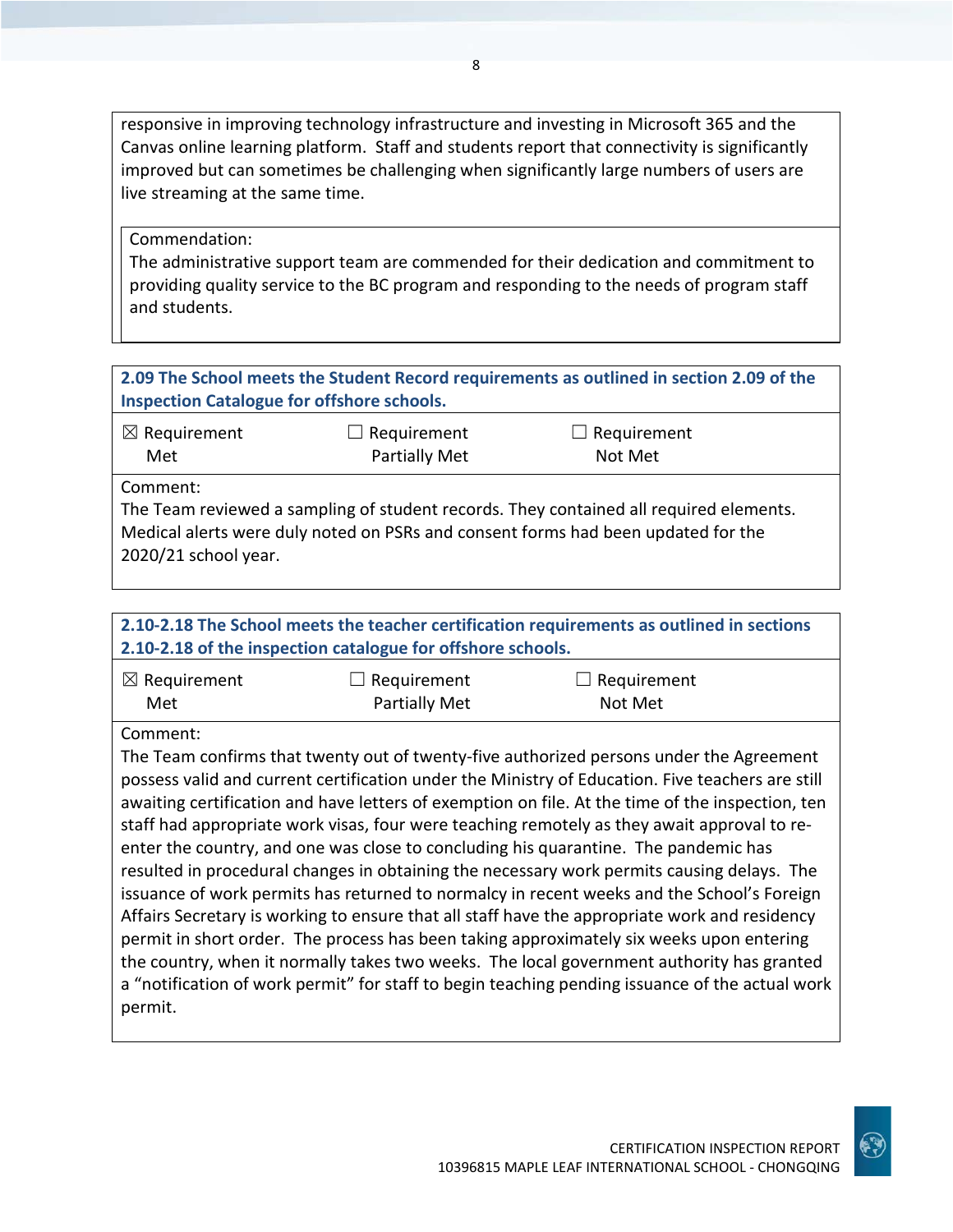Fifteen teachers are returnees and ten are new to the School. Ten of the returnees have been at the School for two or more years. Teacher retention appears to have improved over recent years.

For all locally certified teachers, the Team verified local teacher certifications and criminal records checks. The School's lab assistant also had a criminal records check.

Teaching staff are well supported in their professional growth through CMLES systemic opportunities for staff development. There are many opportunities for new and veteran teachers, most of whom had received their training outside of Canada, to become comfortable with the BC curriculum and to engage in continuous professional learning. The assistant superintendent, with the help of a team of nine system coordinators, work to ensure the effective implementation of curriculum initiatives. These coordinators are schoolbased teachers with reduced teaching loads that allow them to take on a subject based systemic role.

The teaching staff at the School are very collaborative and supportive of each other. Professional development and thoughtful conversations about teaching, learning and assessment occur both formally and informally in departments and on a school-wide basis.

A significant part of the students' dual diploma program involves taking Chinese curriculum taught by Chinese teachers. With the common goal of success for all students, and in keeping with the School's mission to "equip students with the skills to excel in a global environment by bridging perspectives of Eastern and Western education it is suggested that the teachers in the BC program explore ways to engage with the teachers of the Chinese curriculum as part of their professional learning community".

Commendation:

The Team commends CMLES, its assistant superintendent for curriculum and professional development and her cadre of curriculum focussed system coordinators for providing many opportunities for new and veteran teachers to become comfortable with the BC curriculum and to engage in continuous professional learning.

The Team commends the dedication demonstrated by the teaching staff to help students achieve success, their commitment to grow as professionals and their creation of a mutually supportive professional work culture.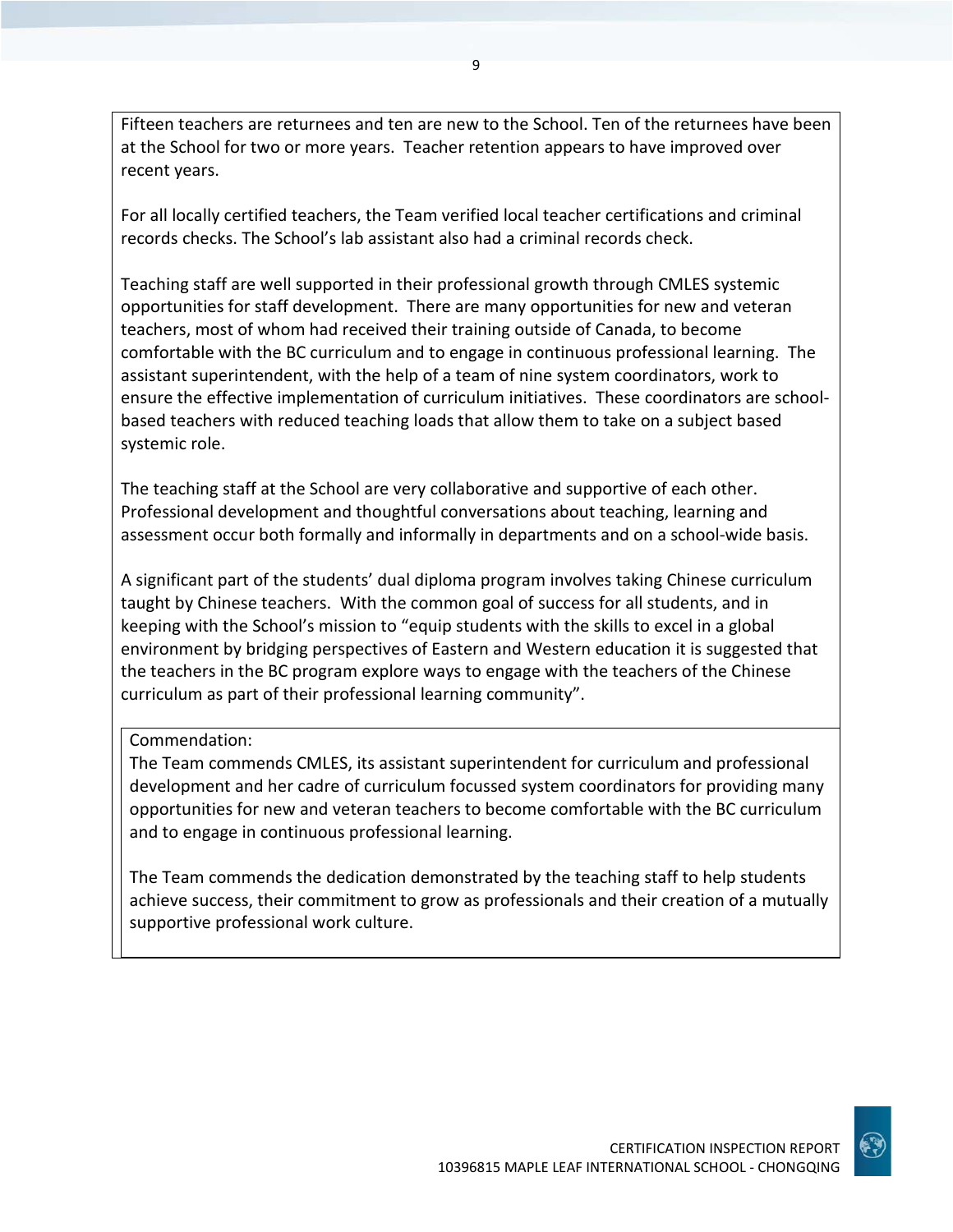# **2.19 The School meets the requirements for curriculum implementation outlined in section 2.19 of the inspection catalogue for offshore schools.**

10

| $\boxtimes$ Requirement | $\Box$ Requirement | $\Box$ Requirement |
|-------------------------|--------------------|--------------------|
| Met                     | Partially Met      | Not Met            |

### Comment:

The Team reviewed curriculum planning documents and interviewed teachers, which provided evidence that the School is fully implementing the new BC curriculum for grades 11 and 12 courses.

The School has a professional development focus on core competencies and authentic assessment practices. The focus directly connects with the implementation of the BC curriculum and also reflects the Maple Leaf World School curriculum. This will help make the professional development relevant and sustainable over the long-term to move the school forward using effective practices.

Other evidence of instructional practices that reflect the BC curriculum included:

- Active learning experiences and group work
- Student choice of project topics, and ways of demonstrating their learning
- Co-teaching and re-teaching to ensure student understanding

Professional development activities and resources to support the ongoing work in curriculum implementation have been provided at school professional development days and department meetings. In addition, there is evidence of informal ongoing professional development among the teachers. There is expertise and support for subject areas through CMLES system level Coordinators and Department Heads. The School also plans to have a BC-based expert in literacy join a professional development activity using the Zoom platform. Accessing this type of onshore expertise in addition to the system's curriculum leaders will help the School build capacity.

# Commendation:

The School is commended for its concentrated focus on the core competencies and assessment methods to help ensure that the School is continuously improving and using effective practices.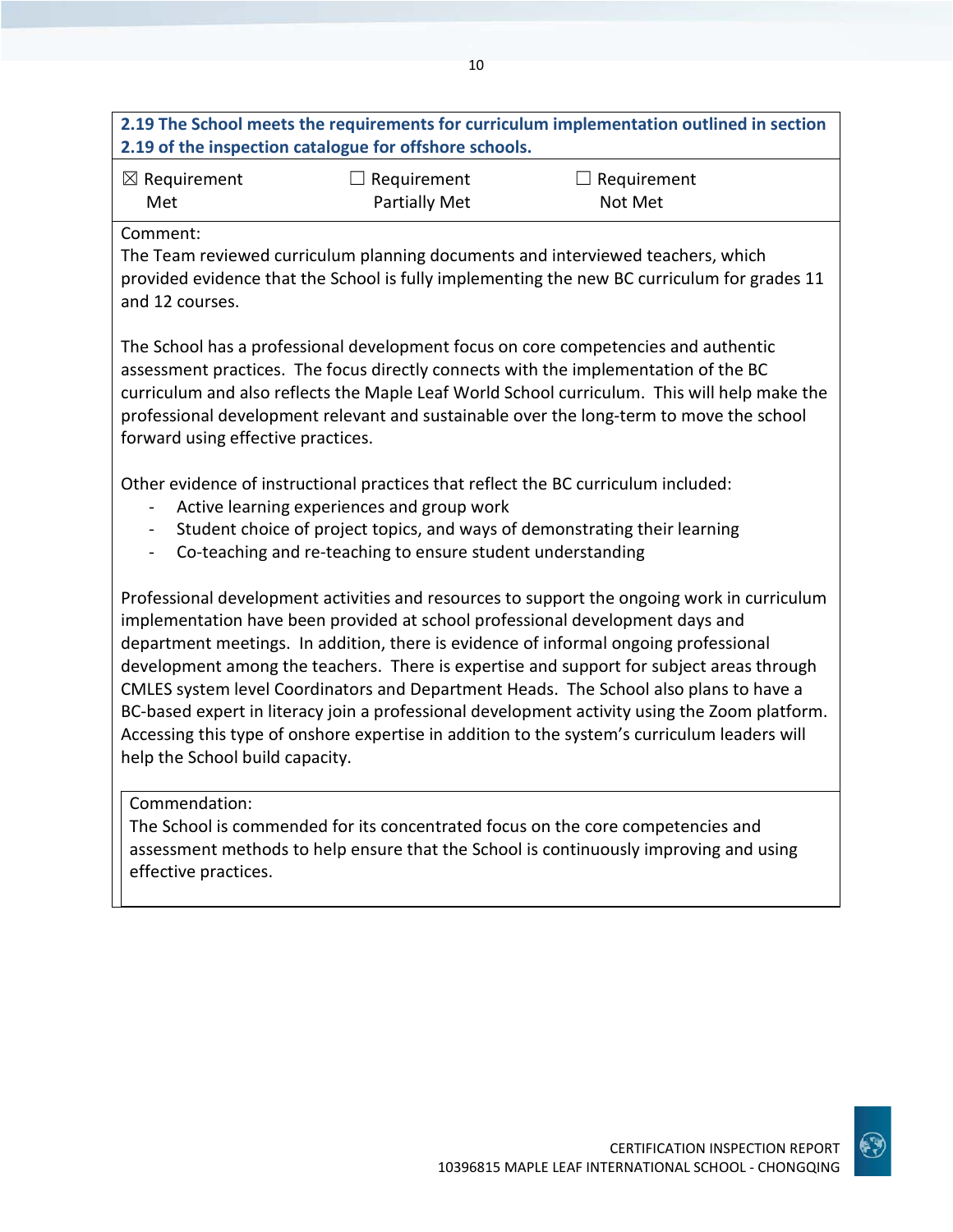|                                                                                                                                                                                                                                                                                                                                                             | as outlined in section 2.20 of the inspection catalogue for offshore schools. | 2.20 The School meets the requirements for English language assessment and acquisition                                                                                                                                                                                             |  |
|-------------------------------------------------------------------------------------------------------------------------------------------------------------------------------------------------------------------------------------------------------------------------------------------------------------------------------------------------------------|-------------------------------------------------------------------------------|------------------------------------------------------------------------------------------------------------------------------------------------------------------------------------------------------------------------------------------------------------------------------------|--|
| $\boxtimes$ Requirement<br>Met                                                                                                                                                                                                                                                                                                                              | $\Box$ Requirement<br><b>Partially Met</b>                                    | $\Box$ Requirement<br>Not Met                                                                                                                                                                                                                                                      |  |
| Comment:<br>and acquisition.                                                                                                                                                                                                                                                                                                                                |                                                                               | The Team confirms that the School meets the requirements for English language assessment                                                                                                                                                                                           |  |
|                                                                                                                                                                                                                                                                                                                                                             | there is a limited number of new students requiring assessment.               | The Principal oversees the administration of an English language assessment to all students<br>who apply to enter BC program and makes the final decision on admission. The transition of<br>the School from the BC program means that there was no cohort intake at grade 10, and |  |
|                                                                                                                                                                                                                                                                                                                                                             | "Charging Station" centre as well as at regular tutorials.                    | Grade 11 students take twice the required number of English Language Arts courses.<br>Students that are struggling with English or other academic issues receive support from the                                                                                                  |  |
| There is a weekly teacher-initiated professional development session called "Literacy Lunch<br>Bites" that promotes cross-curricular English literacy strategies. This activity also builds<br>cohesion and a community of practice with staff.                                                                                                             |                                                                               |                                                                                                                                                                                                                                                                                    |  |
| English language learning is also supported in a number of other ways including but not<br>limited to:<br>A focus on active learning activities which make extensive use of spoken English<br>ReadTheory online literacy program<br>Using common and direct language based on the CMLES 12 strategies, so that<br>students are familiar with ELL strategies |                                                                               |                                                                                                                                                                                                                                                                                    |  |
| Commendation:                                                                                                                                                                                                                                                                                                                                               | support every teacher in cross-curricular English literacy strategies.        | The School is to be commended for the teacher-initiated "Literacy Lunch Bites" program to                                                                                                                                                                                          |  |
| for offshore schools.                                                                                                                                                                                                                                                                                                                                       |                                                                               | 2.21(a-e) The School meets the course credit requirements (equivalency, challenge,<br>exemptions and BAA courses) as outlined in section 2.21 (a-e) of the inspection catalogue                                                                                                    |  |
| $\boxtimes$ Requirement<br>Met                                                                                                                                                                                                                                                                                                                              | Requirement<br><b>Partially Met</b>                                           | $\Box$ Requirement<br>Not Met                                                                                                                                                                                                                                                      |  |
| Comment:<br>11, 12.                                                                                                                                                                                                                                                                                                                                         |                                                                               | The School offers the following exempted courses using locally certified teachers: Mandarin                                                                                                                                                                                        |  |

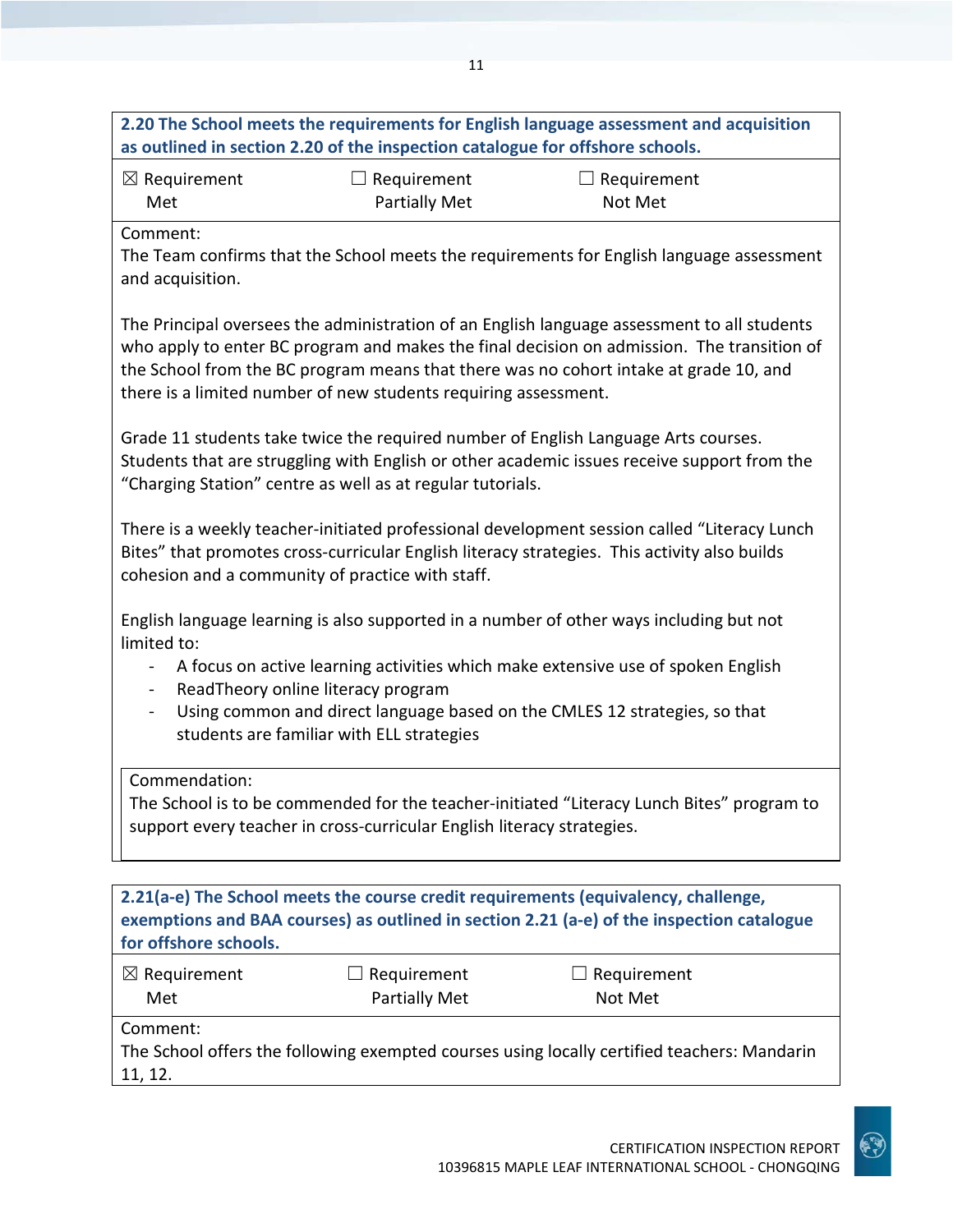Currently, the School does not offer the opportunity for students to challenge courses or for equivalency. The School offers the following BAA courses: Chinese Social Studies 11, 12; Psychology 12; Golf 12; and Teacher Assistant 12.

12

**2.21(f-g) The School meets the course overview/course planning requirements as outlined in Schedule B Part I, 2. (e) of the Agreement; namely, that all BC program courses offered in the School meet or exceed the ministry learning outcomes/learning standards identified in the educational program guides for each course.**

| $\boxtimes$ Requirement | $\Box$ Requirement   | $\Box$ Requirement |
|-------------------------|----------------------|--------------------|
| Met                     | <b>Partially Met</b> | Not Met            |

### Comment:

The Team confirms that the School meets the requirements for overview/course planning. Teachers use of the new curriculum is very apparent in their course overviews, unit plans and daily lesson plans. Yearly overviews for all courses include the Big Ideas, Core and Curricular Competencies, assessment strategies, and learning activities. While many overviews are based on standard CMLES templates, there are some teacher-created overviews which demonstrate innovative and thorough approaches to curricular planning. These include mapping of learning standards to specific formative and summative assessment strategies. Teachers also collaborate to ensure vertical scope and sequence alignment of the curriculum.

There is evidence of a rich variety of engaging learning experiences and assessment strategies that demonstrate the pedagogical approaches to the BC curriculum in action.

Commendation:

The School is commended for the thoughtful work teachers have put into creating thorough and innovative curricular planning documents and their authentic engagement in making the BC curriculum come to life in their unit planning and day-to-day teaching.

**2.22 The School meets the instructional time allotment requirements as outlined in section 4.5 of the inspection catalogue for offshore schools, including the requirements set out in sections 1.1 to 6, with the exception of s. 4(5)(b), 4 (6), 5 (8)(a) and (d) and s. 5.3 of Ministerial Order 41/91, the Educational Standards Order, enacted under the Independent School Act.**

| $\boxtimes$ Requirement | $\Box$ Requirement | $\Box$ Requirement |
|-------------------------|--------------------|--------------------|
| Met                     | Partially Met      | Not Met            |

Comment:

The Team confirms that the School meets the requirement for instructional time allotments for the BC program.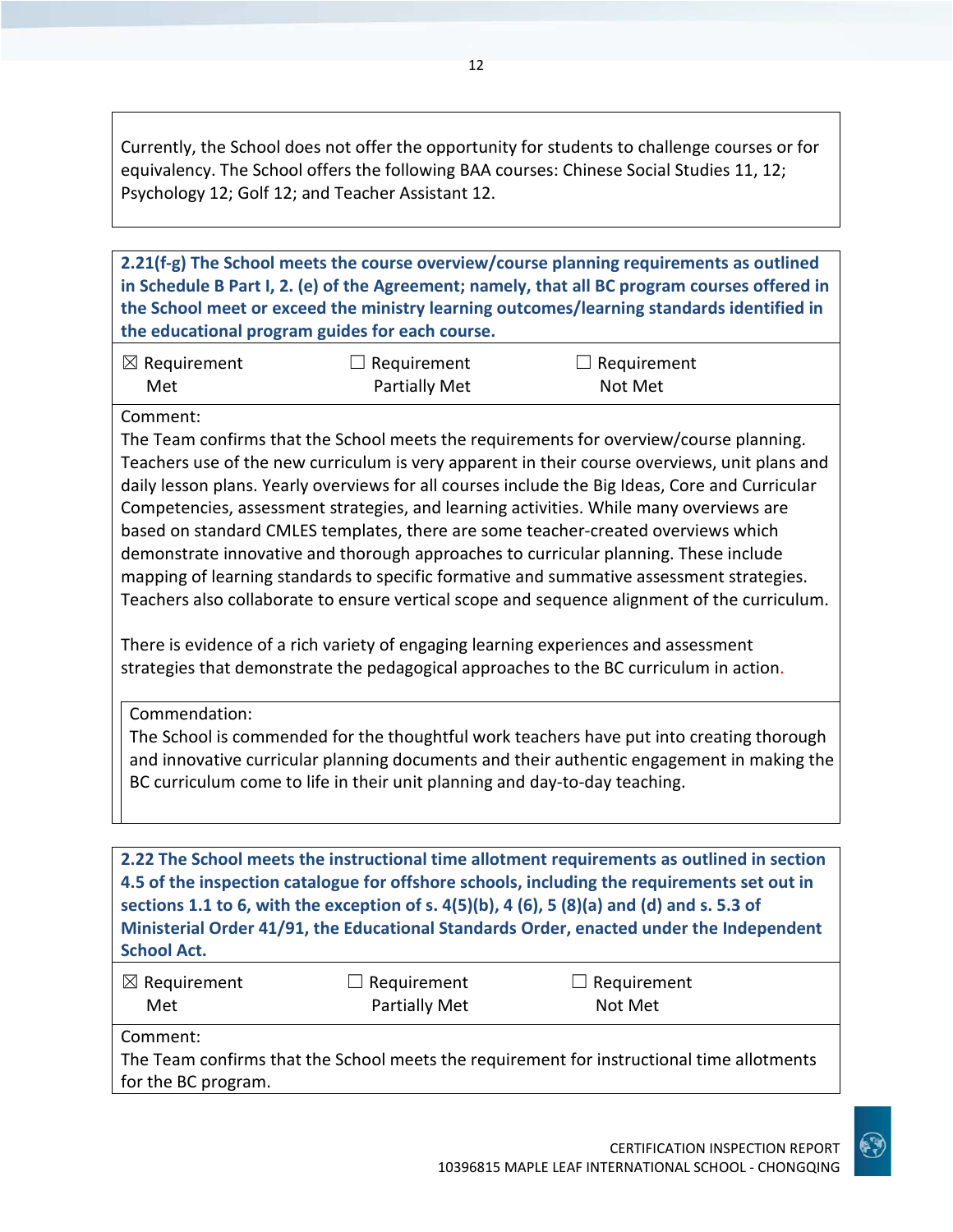| 2.23 The School meets the assessment methods requirements as outlined in section 2.23 of |
|------------------------------------------------------------------------------------------|
| the inspection catalogue for offshore schools.                                           |
|                                                                                          |

| $\boxtimes$ Requirement | $\Box$ Requirement | $\Box$ Requirement |
|-------------------------|--------------------|--------------------|
| Met                     | Partially Met      | Not Met            |

Comment:

The Team confirms that the School meets the requirement for assessment methods. The School is maintaining a focus on assessment methods this year and has implemented a number of key initiatives such as: a "no-zero" policy; allowing students to re-write assessments; and assessing students for what they know, do and understand, and not on their behaviour.

Staff work to ensure that their assessments are valid, reliable and consistent indicators of student achievement through shared marking activities. Collaborative marking takes place informally in various subject areas. Collaboration is readily enabled by the sharing of office space by various departments. A CMLES system-wide English Studies 12 exam (replacing the discontinued provincial exam) also provides an opportunity for group marking and calibrated use of assessment criteria.

The Team found evidence of current and effective formative and summative assessment methods in all courses. Examples include formative group work presented on white boards for inquiry-based projects, creating study books for peers, and culminating unit activities involving project-based learning.

With the discontinuation of formal English 12 exams and the informative but infrequent and time-delayed results of BC literacy and numeracy assessments, and the CMLES English 12 assessment the School is encouraged to identify one or two key performance indicators of student achievement to track progress over time and inform instruction. Progress in English language skills acquisition would be one obvious area to consider.

BC provincial assessments are invigilated and kept secure according to Ministry of Education requirements.

### Commendation:

The School is commended for its concentrated and sustained focus on learning about and implementing effective assessment practices.

CERTIFICATION INSPECTION REPORT

10396815 MAPLE LEAF INTERNATIONAL SCHOOL - CHONGQING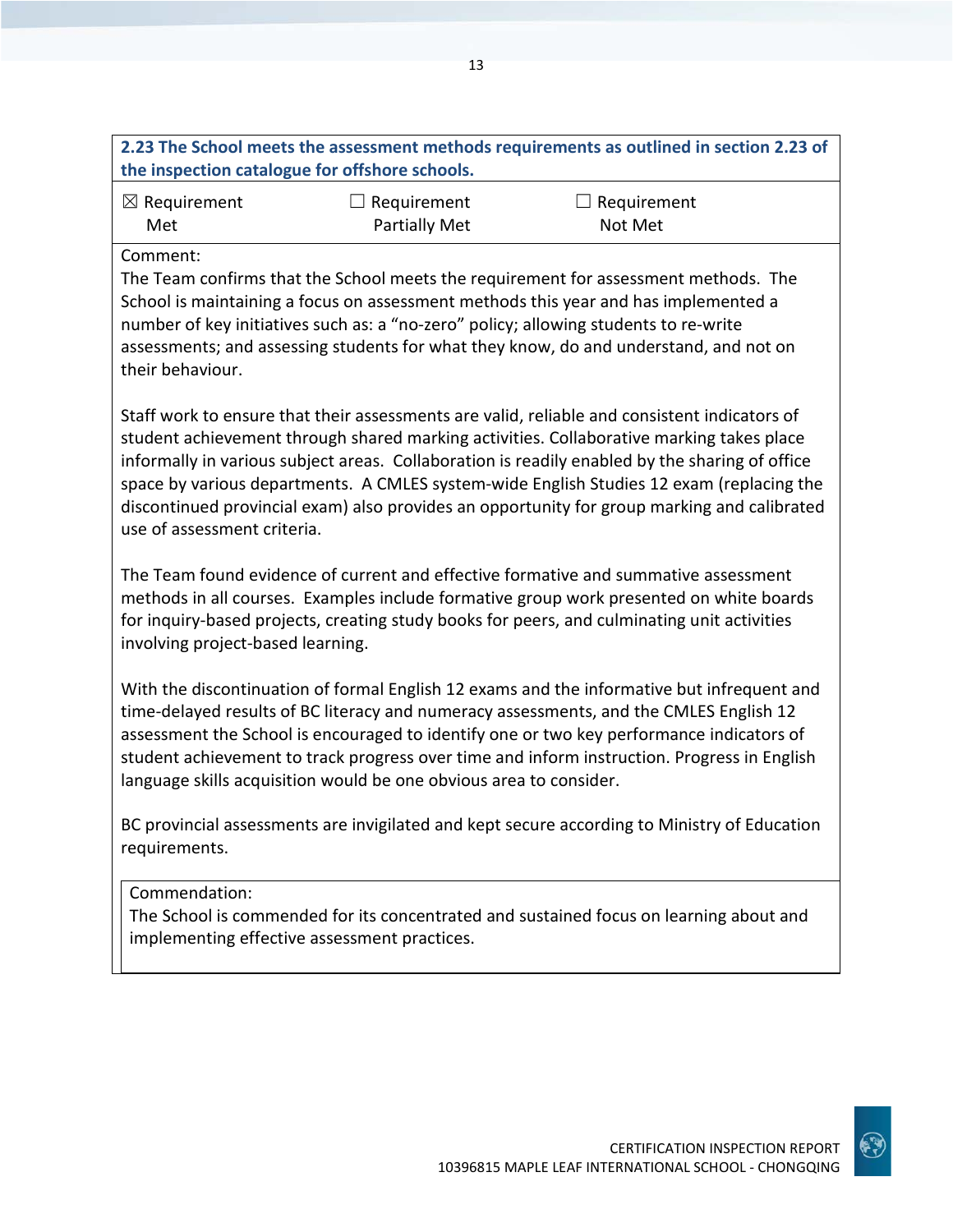# **2.24 The School meets the learning resources requirements as outlined in section 2.24 of the inspection catalogue for offshore schools.**

| $\boxtimes$ Requirement | $\Box$ Requirement | $\Box$ Requirement |
|-------------------------|--------------------|--------------------|
| Met                     | Partially Met      | Not Met            |

### Comment:

The Team confirms that the School meets the expectations for learning resources. The School has a dedicated library/learning commons which is managed by a teacher-librarian. There is a large collection of English language books and there have been recent additions. The School uses the Sora reading database which allows students to access books and resources online.

The teacher-librarian's predecessor had prepared a manual help to ensure continuity of library management over time. The new teacher-librarian had just arrived at the School during the inspection.

Students are assigned laptops and wireless connectivity is provided in each classroom. Classrooms are equipped with projectors and webcams which had been used extensively with many teachers working remotely during the pandemic. The hardware and infrastructure combined with the Canvas learning management system, MS 365 and Teams were instrumental in allowing students and teachers to connect seamlessly, regardless of their location. Many teachers have indicated that they intend to continue the use of these tools. The School has two wireless computer labs equipped with of 3D printers and a number of specialty classrooms including but not limited to a drama space, dance studio, music room, art room and foods lab.

The School has adequate resources to support learning. The Principal signs off on the acquisition of all learning resource requests.

| 2.25 The School meets the student progress report requirements as outlined in section 2.25<br>of the inspection catalogue for offshore schools.                                             |                      |                    |
|---------------------------------------------------------------------------------------------------------------------------------------------------------------------------------------------|----------------------|--------------------|
| $\boxtimes$ Requirement                                                                                                                                                                     | $\Box$ Requirement   | $\Box$ Requirement |
| Met                                                                                                                                                                                         | <b>Partially Met</b> | Not Met            |
| Comment:                                                                                                                                                                                    |                      |                    |
| The Team confirms that the School meets the requirements for student progress reports.                                                                                                      |                      |                    |
| The School has four report cards per year and two interim reports. Parents are also contacted<br>individually as nooded the semmunication being through Chinese counsellars, as well as "I" |                      |                    |

individually as needed – the communication being through Chinese counsellors, as well as "I" reports. Parents have access to the Parent Portal of PowerSchool.



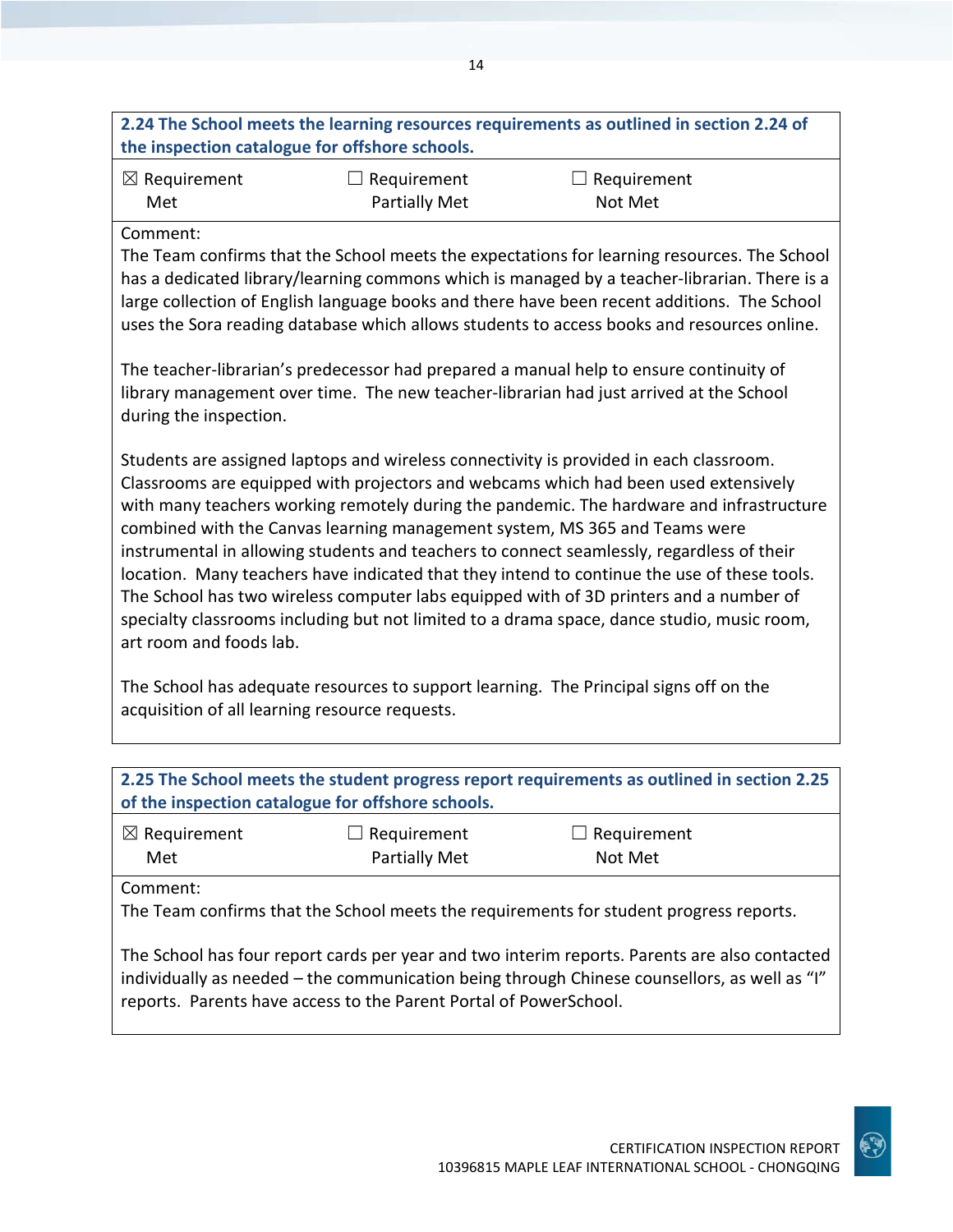In the past, an Open House has been held for parents, but the School is considering a transition to student-led conferencing which would engage students in presenting their learning to parents as well as addressing language barriers in the open house model.

| 2.26 The School meets the parent/student handbook requirements as outlined in section<br>2.26 of the inspection catalogue for offshore schools.                                                                                                                                                                                                                                                           |                                                                   |                               |                               |
|-----------------------------------------------------------------------------------------------------------------------------------------------------------------------------------------------------------------------------------------------------------------------------------------------------------------------------------------------------------------------------------------------------------|-------------------------------------------------------------------|-------------------------------|-------------------------------|
| $\boxtimes$ Requirement<br>Met                                                                                                                                                                                                                                                                                                                                                                            | $\Box$ Requirement<br>Partially Met                               | $\Box$ Requirement<br>Not Met |                               |
| Comment:<br>The Team verified that there is a detailed student/teacher handbook that has been updated<br>for the 2020/21 school year. The Team verified that the handbook contains required<br>elements including policies related to appeals and dispute resolution, student admission,<br>student assessment, student conduct and student supervision. Chinese translation of the<br>handbook is noted. |                                                                   |                               |                               |
| 2.27 The School meets the teacher handbook requirements as outlined in section 2.27 of<br>the inspection catalogue for offshore schools.                                                                                                                                                                                                                                                                  |                                                                   |                               |                               |
| $\boxtimes$ Requirement<br>Met                                                                                                                                                                                                                                                                                                                                                                            | $\Box$ Requirement<br>Partially Met                               | $\Box$ Requirement<br>Not Met |                               |
| Comment:<br>The Team verified that the teacher handbook has been updated to satisfy Ministry<br>requirements for the 2020/21 school year. The teacher handbook is comprehensive and<br>includes content in support of teachers' professional and personal needs.                                                                                                                                          |                                                                   |                               |                               |
| The Team verified that the School has a teacher evaluation policy for new and experienced<br>teachers.                                                                                                                                                                                                                                                                                                    |                                                                   |                               |                               |
| The Team also verified that the School has a principal evaluation policy whereby the Principal<br>is evaluated on a regular cycle by the Dalian-based BC superintendent.                                                                                                                                                                                                                                  |                                                                   |                               |                               |
| 2.28 The School meets the distributed learning requirements as outlined in section 18 of<br>the Agreement and section 2.28 of the inspection catalogue for offshore schools.                                                                                                                                                                                                                              |                                                                   |                               |                               |
| Requirement<br>Met                                                                                                                                                                                                                                                                                                                                                                                        | Requirement<br><b>Partially Met</b>                               | Requirement<br>Not Met        | $\boxtimes$ Not<br>Applicable |
| Comment:                                                                                                                                                                                                                                                                                                                                                                                                  | The School does not currently offer distributed learning courses. |                               |                               |